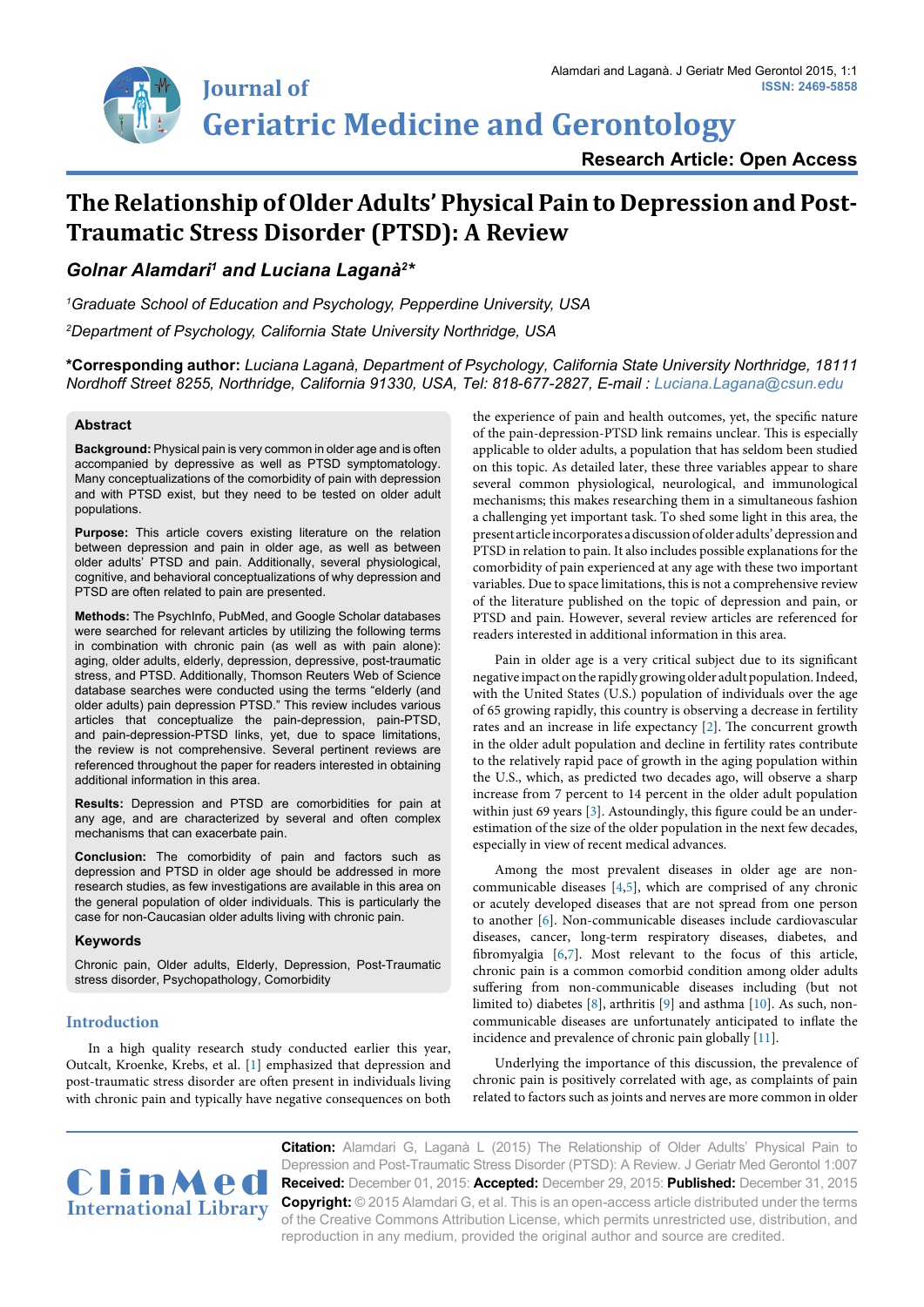age [[12](#page-5-11)[,13](#page-5-12)]. Among older adults residing in nursing institutions, the prevalence of chronic pain ranges between a very high 45% and a staggering 80% [[14](#page-5-13)[-16](#page-5-14)]. A category of non-communicable diseases commonly experienced in older age comprises mental health conditions such as depression and PTSD [\[7\]](#page-5-5), increasing the likelihood that many older adults living with chronic pain also have to cope with severe psychopathology. Moreover, although a review of the factors that serve as barriers to proper medical and pain care is beyond the scope of this article, it is important to address them briefly. They include having health insurance problems [\[17\]](#page-5-15)**,** lower educational levels [\[18\]](#page-5-16), as well as an ethnic minority background and low socio-economic status [[19\]](#page-5-17). Furthermore, an under-investigated yet important potential risk factor for pain is perceived racial discrimination, which has been related to higher pain reports of older African-American male veterans [[20](#page-5-18)].

The foundations of future empirical geriatric studies in this area could be found in many theories and conceptualizations of the pain-depression and pain-PTSD links, as highlighted in the following sections. Gerontologists and scholars from all scientific fields who are engaged in geriatric research are strongly encouraged to conduct studies aimed at 1) verifying whether the following conceptualizations hold true in older age and, if not, which variations occur due to advanced age, and 2) discovering ways in which the mechanisms hypothesized in such conceptualizations could be best manipulated, with the goal of decreasing the comorbidity of physical pain, depression, and PTSD in older age as well as their deleterious impact on older adults' quality of life.

# **The Comorbid Relationship of Depression and Pain**

# **Introduction**

Major depressive disorder is one of the most widely depressive manifestations examined in the literature. The 12-month prevalence rate of a major depressive episode among people 50 years of age and older is about 5.5% [[21\]](#page-5-19). Furthermore, there exists a disparity between the prevalence of depression among older men and women that is consistent with the well-established finding that women experience major depression about twice as often as men [[22](#page-5-20)]. Thus, older women should be especially targeted in research in this area.

Pain may present itself in a variety of ways such as a pathological condition (as previously mentioned), an undiagnosed medical condition, a neurological condition such as multiple sclerosis, or a somatic condition such as cancer or rheumatoid arthritis [\[23\]](#page-6-0). The comorbidity rate of depression and chronic pain typically ranges between 30% and 60% [\[24](#page-6-1)]. Research indicates a higher incidence of reported somatic complaints such as pain among individuals diagnosed with depression [[25](#page-6-2)[,26\]](#page-6-3). On the other hand, literature also supports a link between the physical as well as the psychological distress of conditions of chronic pain and a higher likelihood of developing depression [[27,](#page-6-4)[28](#page-6-5)]. Specifically, it has been documented that more than 50% of individuals experiencing chronic pain report clinical symptoms of depression [\[29](#page-6-6)].

The above-mentioned significant rates of depression-pain comorbidity have created a platform from which researchers have explored the direction of influence between depression and pain. Despite speculations regarding the direction of influence between these two variables, the factor that remains constant is the negative effect that the comorbidity of depression and physical pain have on each other. Specific to the older adult population, depression treatment outcomes are often negatively affected by pain. An example of relevant research is a longitudinal study on the course of older patients' depression, in which the experience of pain significantly weakened the probability of recovery, as 47% of those with major depressive disorder recovered, while only 9% of older adults with comorbid major depressive disorder and pain did [[30\]](#page-6-7). Furthermore, pre-existing medical conditions that lead to symptoms of chronic pain can be exacerbated by the presence of major depressive disorder. For instance, conditions such as fibromyalgia, a musculoskeletal

disorder that manifests through a long-term pervasive muscular pain, may be triggered or worsened by depression [[31,](#page-6-8)[32](#page-6-9)].

Most of the explanations listed in the following sections for both depression and PTSD have not been formally tested on older adults and include samples that contain both older and younger adults, thus not allowing for generalizations of the results to geriatric populations.

# **Potential Explanations of Comorbidity of Depression and Pain**

This section contains a summary of some of the well-known conceptualizations of the relationship between depression and pain. As already mentioned, due to space limitations, this review is not meant to be comprehensive. For the interested reader, published reviews in this area include articles by Blackburn-Munro & Blackburn-Munro [\[23\]](#page-6-0), Bair, Robinson, Katon, and Kroenke [\[33](#page-6-10)], as well as Brooks, Kominek, Pham, and Fudin [[34](#page-6-11)].

## **The diathesis-stress model**

The Diathesis-Stress Model [\[35\]](#page-6-12) postulates that the source of depression in cases of chronic pain is traced to a predisposition toward depression that is developed at the onset of stressful stimuli, such as chronic pain. What makes this model unique is its integration of biological, cognitive, and behavioral elements in combination with or independently reacting to stressful stimuli. The sensitivity to these stimuli in inducing the onset of depression depends on individual variations and predispositions. The behavioral and cognitive aspects of the model depend on the source and onset of depression, and are significantly influenced by chronic pain. For example, from a behavioral perspective, chronic pain may lead to an inability to engage in activities and thus can decrease the experience of positive reinforcement, resulting in negative affect and depression. From a cognitive perspective, chronic pain may present the individual with situations within the medical system in which attention and responses by professionals within the medical system may be perceived as dismissing, serving as a stressor in the development of depression [[35](#page-6-12),[36](#page-6-13)].

#### **Brain abnormalities**

The literature on physiological differences (detected through neuroimaging) in brain structure and function among individuals with depression, neuropathic pain, and fibromyalgia indicates the existence of vast similarities in recorded brain abnormalities. Specifically, brain areas such as the dorsolateral prefrontal cortex, medial prefrontal cortex, lateral orbital prefrontal cortex, insula, nucleus accumbens, amygdala, hippocampus, and thalamus have been associated with functional or structural abnormalities. The results of such brain abnormalities may lead to a bidirectional relationship between chronic pain and depression, as they influence the perpetuation and severity of one another [[37](#page-6-14)]. For instance, electrophysiological, biochemical, and imaging reports suggest that abnormalities in both the function and structure of the amygdala - in cases of chronic pain and symptoms of depression as well as anxiety, may increase the amygdala's sensitivity to experiences of pain [[38\]](#page-6-15). According to Rainville, Bao, & Chrétien [\[39\]](#page-6-16), negative perceptions and feelings that are characteristic of major depressive disorder also serve to augment the sensation and recognition of pain. Similarly, abnormalities in the structure and function of the dorsolateral prefrontal cortex in major depressive disorder and chronic pain disturbs the top-down process of emotion regulation in depression and pain regulation, altering sensations of pain within pain pathways, cognition, and ability to cope [\[40-](#page-6-17)[43\]](#page-6-18).

Regarding individuals with major depressive disorder and chronic pain, research exists on the simultaneous over-activation of the limbic system and on the effects of the prefrontal structures on decreasing dopaminergic activity due to an increased distress alert [[37](#page-6-14)]. Alterations in the ventral striatum and nucleus accumbens are reported to serve an important role in the body's stress and pain response, as well as in the reward and pain sedation mechanisms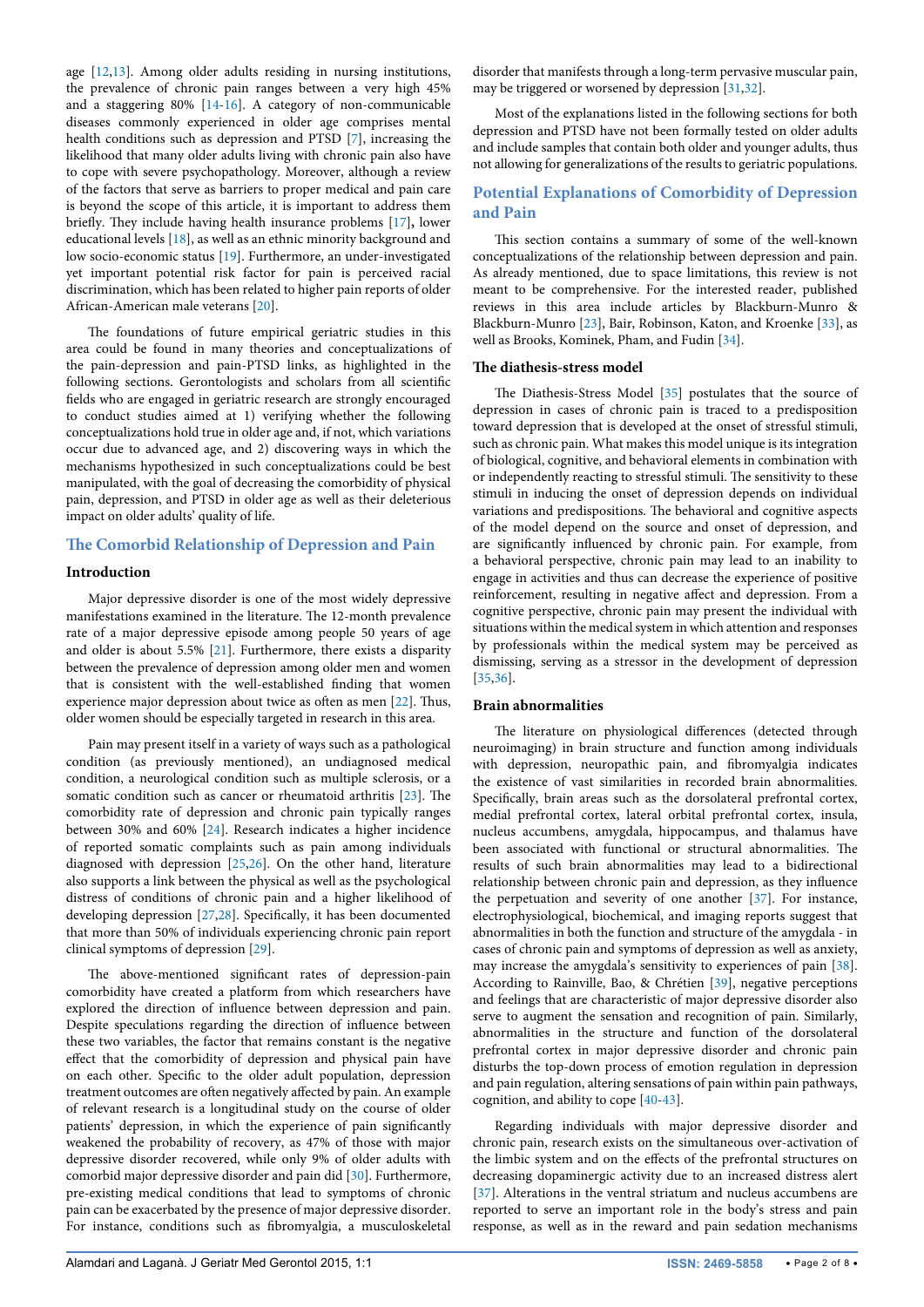[[44](#page-6-33)[-46](#page-6-34)]. The nucleus accumbens communicates with the prefrontal cortex gathering signals regarding cognition, emotional information from the amygdala, and information regarding the context of stimuli from the hippocampus [[46](#page-6-34)]. Similarly, the nucleus accumbens regulates the ventral tegmental area's dopaminergic activity. The findings of neuroimaging reports on the relationship between the nucleus accumbens and the ventral tegmental area suggest that there may be a disruption in functioning between the nucleus accumbens and ventral tegmental area in individuals with major depressive disorder and chronic pain [[47](#page-6-35)[,48\]](#page-6-36). Over-activation of the amygdala, subgenual anterior cingulate cortex, and ventral medial prefrontal cortex could disrupt dopaminergic activity within the ventral tegmental area, resulting in a skewed reward mechanism, cognitive impairments, reduced desire to experience novel stimuli, and impaired pain management [\[44](#page-6-33)[,45,](#page-6-37)[47](#page-6-35)-[49](#page-6-38)]. Furthermore, regarding people's susceptibility to experiencing chronic pain related to major depressive disorder, Bär et al. [[50](#page-6-39)] highlighted the significance of the location of pain in individuals with depression, while cerebral blood flow in brain structures has been found to affect the emotional regulation of pain [\[51\]](#page-6-40).

### **Hypothalamic-pituitary-adrenal axis mechanism**

The activation of the hypothalamic-pituitary-adrenal (HPA) axis associated with the limbic and autonomic systems comprises a conceptualization that could explain a potential mechanism contributing to the onset of fibromyalgia and neuropathic pain as well as depression [[37](#page-6-14)]. Richards & O'hara [[36](#page-6-13)] reviewed various studies that suggest an overstimulation of the HPA axis in both depressed and chronic pain conditions, defined by a greater level of cortisol stimulation and a decrease in morning cortisol suppression [\[52-](#page-6-41)[55\]](#page-6-42). Indeed, diseases such as fibromyalgia and depression may be triggered by stressors that stimulate the negative feedback loop within the HPA axis and prompt the production of corticotrophin-releasing hormone (CRH) and arginine vasopressin (AVP) released by the hypothalamus, which signals the release of adrenocorticotropic hormone (ACTH) through the pituitary gland. As a result, the secretion of ACTH activates the adrenal release of cortisol [[56](#page-6-43)[,57\]](#page-6-44). The hormone cortisol is a glucocorticoid, also known as the stress hormone [\[58\]](#page-6-45), and typically functions by reducing CRH and ACTH production, constricting any form of action within the body, including immune function [\[56](#page-6-43)[,59\]](#page-6-46). Exposure to a stressor for a prolonged period of time may result in the disruption of the HPA axis and fluctuating cortisol levels, affecting experiences of pain, as well as lethargy and mood [[60,](#page-6-47)[61](#page-6-48)].

#### **Inflammatory mechanism**

It is plausible that an impaired HPA axis - resulting in fluctuating levels of cortisol shared in chronic pain and depression patients - is not the only biological mechanism aiding their comorbidity, as a disruption in monoamine transmission could also contribute to it, in combination with HPA axis disruption [[62](#page-6-49)]. An abundance of pro-inflammatory proteins such as cytokines may be involved in the comorbidity of pain and depression [\[62,](#page-6-49)[63\]](#page-6-50). Cytokines are known to relay information to cells regarding the intensity and duration of response to an infection or disease. Unlike hormones whose secretion is regulated by glands, cytokines are secreted by immune cells within and outside the central nervous system and are regulated by feedback loops [\[64\]](#page-6-51).

Among the different variations of cytokines, the molecules TNF-α, IL-1, and IL-6, among others, are associated with pro-inflammatory functions and are known as pro-inflammatory cytokines (PICs) [[65](#page-6-52)]. PICs play an important role in the "sickness response" [[66](#page-6-19)], which is a natural mechanism intended to enhance survival through an increased constraint of movement and conservation of energy for the body's defensive purposes. This response includes physiological symptoms similar to the flu, such as elevations in body temperature as well as alterations in the regulation of the HPA axis and sympathetic nervous system while affecting secretions of hormones such as serotonin. The end result involves changes in behavior similar to symptoms associated with depression, including a heightened experience of pain, reduction in social interaction and in sexual activity, as well as increased sleep [[66](#page-6-19)[-68\]](#page-6-20). Because many behavioral symptoms of the sickness response are similar to those of depressive symptomatology, researchers have examined the relationship between PICs and depression, establishing a theory that incorporates a patho-physiological approach.

In a study targeting the older adult population via sampling over 3,000 physically healthy older adults, an elevated level of PICs IL-6, TNF, and/or C-reactive protein was found to be correlated with a heightened risk of depression by over double [[69](#page-6-21)]. Along with the variety of behavioral symptoms associated with the sickness response and the characteristics of depression, a heightened experience of pain has been found. After all, the sickness response is an essential response in increasing an organism's chance of survival. Researchers have studied the central nervous system's immunity reaction through the stimulation of neuroglial cells such as astrocytes and microglial cells to respond to physical threats such as inflammation or injury [[66](#page-6-19)]. The specific function of astrocytes, limited to function within the brain and spinal cord, is to manage neural communication; however, the specific function of microglial cells parallels the role of a macrophage, as these cells remove dead neurons at the location of injury [[70](#page-6-22)]. Stimulated neuroglial cells appear to function to generate various molecules such as PICs within the central nervous system as a response to neural signals from peripheral PICs stimulated by an immune stressor [\[71\]](#page-6-23). In a study on 81 individuals diagnosed with fibromyalgia against 32 healthy individuals, participants suffering from fibromyalgia had higher levels of the IL-8 and scored higher on the Hamilton Depression Rating Scale than the control group [[72\]](#page-6-24). These findings suggest the existence of a relationship between an increased presence of cytokine and depressive symptoms as well the exacerbation of pain.

## **The Comorbid Relationship between PTSD and Pain**

#### **Introduction**

Mental health conditions such as PTSD greatly affect the older adult population and, in particular, older women. The prevalence of PTSD in older age falls within the 1.5% to 4% range [[73](#page-6-25)], with the subclinical manifestation of PTSD in older men falling within the 7% to 15% range [[74](#page-6-26)]. The likelihood of exhibiting symptoms characteristic of PTSD is twice as high for women than men [\[75,](#page-6-27)[76\]](#page-6-28), highlighting the need for research in this area. Some scholars have speculated that this disparity may be due to a woman's higher risk of exposure to trauma like sexual abuse or assault that could lead to PTSD [[77,](#page-6-29)[78](#page-6-30)]. Whatever the reason, it is essential to study PTSD in relation to pain among older adults, because the prevalence and epidemiology of the comorbidity of PTSD and chronic pain have not yet been widely explored in older age groups. Researchers have found it particularly difficult to differentiate the source of pain and whether its onset was a result of the same event that prompted the traumatic experience; however, recently there has been a growing interest in recognizing and assessing the PTSD-pain relationship [[79](#page-6-31)]. According to the National Co-morbidity Replication Survey, 7.3% of the individuals experiencing chronic back pain also exhibit symptoms of PTSD [[80](#page-6-32)]. In another epidemiological study from the Canadian Community Health Survey, differences were found in the comorbidity rate of chronic pain and PTSD related to specific pain conditions, as these rates were 7.7% among individuals with fibromyalgia and 46% among individuals with back pain [[81\]](#page-7-0).

# **Potential Explanations of Comorbidity of PTSD and Pain**

As was the case for the above coverage of the pain-depression link, this section comprises only a selection of the conceptualizations of the pain-PTSD link. For more information on this topic, the interested reader is referred to reviews by Sharp and Harvey [[82\]](#page-7-1), Beck and Clapp [\[79](#page-6-31)], as well as Brennstuhl, Tarquinio, and Montel [[83](#page-7-2)]. The pain-PTSD link has been verified mainly within populations that are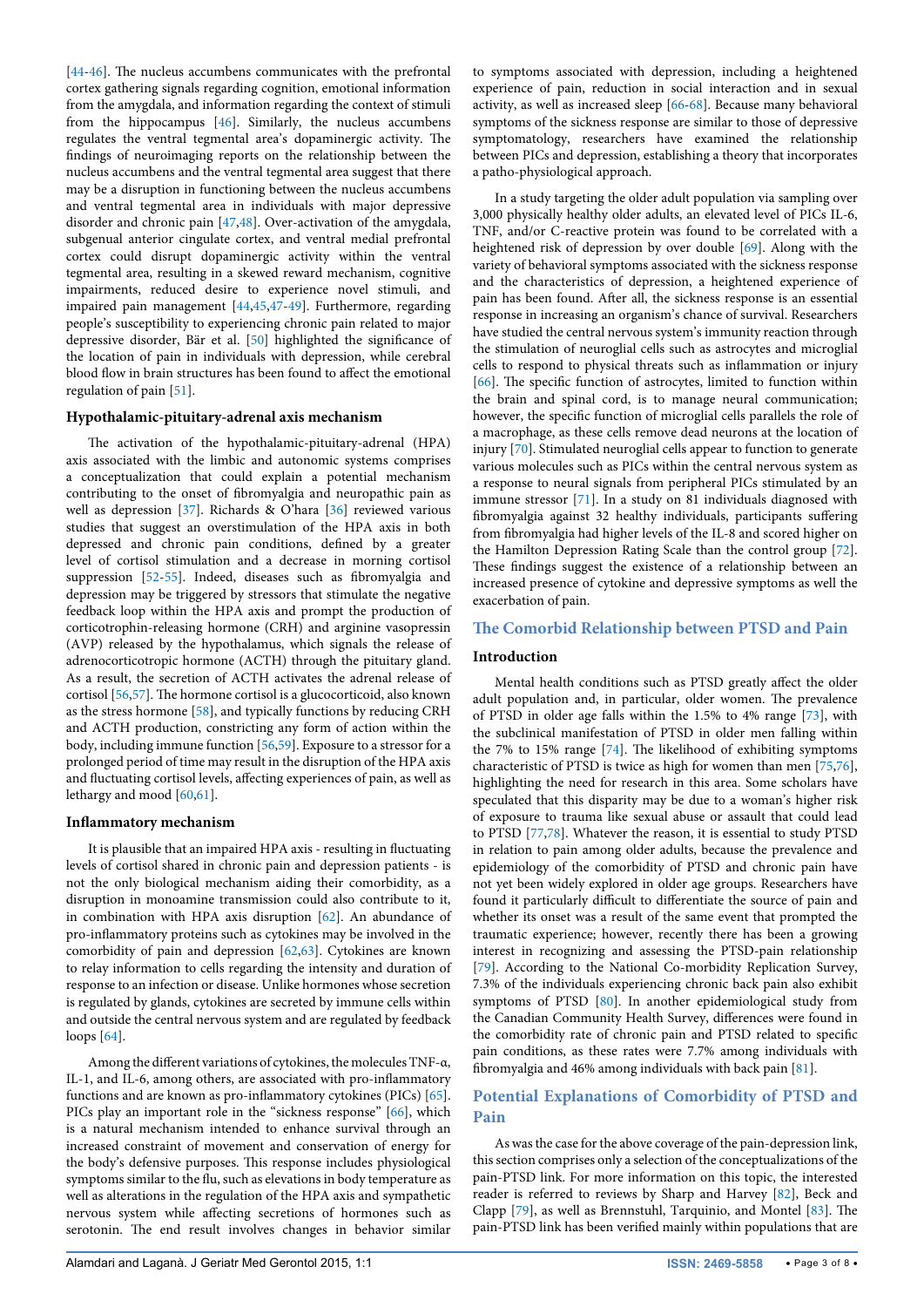particularly vulnerable to experiencing PTSD, such as war veterans [[1\]](#page-5-10) and individuals who lived through a major disaster such as a severe earthquake [\[84](#page-7-12)] or another often-traumatic life circumstance like becoming a refugee [\[85](#page-7-13)]. The latter authors noted that chronic pain is extremely common in their target population and that it is likely to maintain the mental symptoms of trauma. More research is needed on the pain-PTSD link within the general population of older adults.

## **Anxiety and perception of pain**

According to Sharp and Harvey [\[82](#page-7-1)], the relationship between anxiety and PTSD serves an important role in heightening the perception of pain among individuals with comorbid PTSD and pain. The aforementioned authors conceptualized pain perception as being enhanced by anxiety while maximizing the level of pain sensed, emotional discomfort, and physical impairments. Some studies have supported this claim, such as research on patients with accidentrelated chronic pain [\[86\]](#page-7-14).

Upon using neuroimaging to capture neural structures associated with pain processing in individuals with PTSD within a sample of veterans who had experienced combat and veterans who had not, following the administration of a fixed-temperature assessment, it was discovered that perception of pain was reduced among individuals with PTSD [[87](#page-7-15)]. Neuroimaging reports also showed specific patterns of activity within neural structures, such as increased activity within the left hippocampal region and reduced activity within the bilateral ventrolateral prefrontal cortex and the right amygdala during the fixed-temperature assessment among individuals with PTSD. Neuroimaging conducted during the individual temperature assessment indicated an increase in activity within the right putamen and bilateral insula, as well as reduced activity within the right precentral gyrus and right amygdala. This study's authors hypothesized that the unique patterns of activity within these neural structures contribute to the difference in processing pain among individuals with PTSD [[87](#page-7-15)].

Some scholars have contended that anxiety is a potential determinant of comorbid pain and PTSD [[79](#page-6-31)]. Indeed, there is empirical support for a significant role of anxiety in both increased pain sensitivity and PTSD, based on research findings on a sample of burn victims studied over the course of one year following the traumatic injury. Variables including the anxiety and dissociation that developed within a year's span of the onset of the trauma, as well as female gender, were significant predictors of PTSD [[88](#page-7-16)]. The results of this investigation suggest that anxiety may play an essential role in the development of comorbid pain and PTSD.

# **Anxiety sensitivity**

The conceptualization of anxiety sensitivity is based upon the mutual maintenance model of Sharp and Harvey [[82](#page-7-1)]. It includes elements that contribute to perpetuating the comorbidity of PTSD and chronic pain, recognizing that individuals with comorbid PTSD and pain share a discomfort with arousal-based sensations [[89](#page-7-17)]. The foundation of the anxiety sensitivity mechanism is the misperception of all anxious sensations as dangerous; thus, individuals with comorbid PTSD and pain may be more inclined to inaccurately perceive and unconsciously exaggerate physical sensations such as pain and arousal [\[90,](#page-7-18)[91](#page-7-19)]. In a male veteran sample, research findings confirmed the mediating role of anxiety sensitivity in the maintenance of comorbidity between PTSD and chronic pain [[92](#page-7-20)]. These results are similar to more recent empirical findings [\[93\]](#page-7-21) on chronic musculoskeletal pain patients of an unspecified age residing in Spain.

#### **Vulnerability model**

Asmundson, Coons, Taylor, and Katz [\[94](#page-7-3)] used features of Sharp and Harvey's conceptualization of anxiety sensitivity [[82](#page-7-1)] to develop the vulnerability model. They suggested that anxiety sensitivity is a variable present prior to the experience of trauma or pain and is a predisposing factor in the development of PTSD and chronic pain. Asumundson et al.'s model proposes that anxiety sensitivity functions as a foundation for an enhanced awareness of danger during traumatic experiences, affecting sensitivity to both mental and physical distress [\[94\]](#page-7-3). This sensitivity contributes to the development of comorbid PTSD and pain conditions. Empirical evidence is lacking on this theory.

# **Avoidant coping**

Avoidant coping has been explored in the literature regarding pain and PTSD independently. Foa, Steketee, and Rothbaum [[95](#page-7-4)] proposed that the development of presenting symptoms associated with PTSD is explained by the cognitive structure of fear (by Lang [\[96\]](#page-7-5)). Lang's classic conceptualization of fear includes three aspects: 1) the feared stimuli, 2) somatic reactions and physical movement, as well as 3) the perception of the feared stimuli. The trauma-related memories formed based on these three variables influence the development of an automatic motive for escape from the perceived threatening stimuli. Lang described the process of developing a constant motive for escape from specific stimuli as being "programmed" to escape, based on the formulated structure of fear regarding the traumatic stimuli. Foa et al. hypothesized that stimuli in the environment may arouse the cognitive structure of fear and provoke behaviors of escape or avoidance from the feared stimuli [\[95\]](#page-7-4). As a result, the lack of exposure to the feared stimuli may result in an inability to extinguish the fear and develop more comfort and reassurance of safety in the presence of the stimuli, maintaining the symptoms of PTSD. Vlaeyen and Linton [\[97\]](#page-7-6) conceptualized pain-related fear as prompting avoidant behaviors in regard to physical activity and as a core element in the development of chronic pain from a previously acute condition, leading to a pain-related disability. Avoidant coping behaviors contribute to both the maintenance and the development of PTSD and chronic pain conditions, and can potentially contribute to their comorbidity [\[98\]](#page-7-7).

# **Attentional bias**

Williams, Mathews, and MacLeod defined attentional bias as a reaction to a stimulus that may be deferred [\[99\]](#page-7-8). The Stroop task is an example of the effect of attentional bias on activity, as the task examines the effect of interference on speed of reaction. Stroop originally assessed color as a variable of interference on an individual's reaction time. Specifically, the task requires the individual to name the color of the ink and not read the word. For instance, if the word "GREEN" is in blue ink, the individual must state the word "blue." Stroop found that reaction time was longer and included many more errors when words did not match the color in which they were written than when both word and color of the text matched [[100\]](#page-7-9). Support for the attentional bias is displayed in individuals who may have an increased delay in identifying the color of the word related to their pathology as opposed to neutral words [[79](#page-6-31)]. Scholars have extended this conceptualization to cover delays in recognizing words related to pain among individuals with chronic pain [\[101](#page-7-10)].

In a study pertinent to the chronic pain-PTSD link, researchers observed an attentional bias within individuals experiencing both conditions in a sample of motor vehicle accident survivors, who were categorized into groups of those who had comorbid PTSD and chronic pain, only chronic pain, and a control group without PTSD or chronic pain. Some stimulus words were related to trauma, some to pain, some were neutral words, and some were positive words. Responses made by individuals with comorbid PTSD and chronic pain were delayed for both trauma and pain words, while individuals with only pain experienced delays only when presented with words related to pain [\[102](#page-7-11)]. These results are indicative of the critical role that attentional bias has in relation to comorbid pain and PTSD, given the interplay between PTSD and chronic pain in attentional processing [\[79](#page-6-31)]. Research is needed to provide explanations of the possible relationship between pain and PTSD in the context of attentional bias.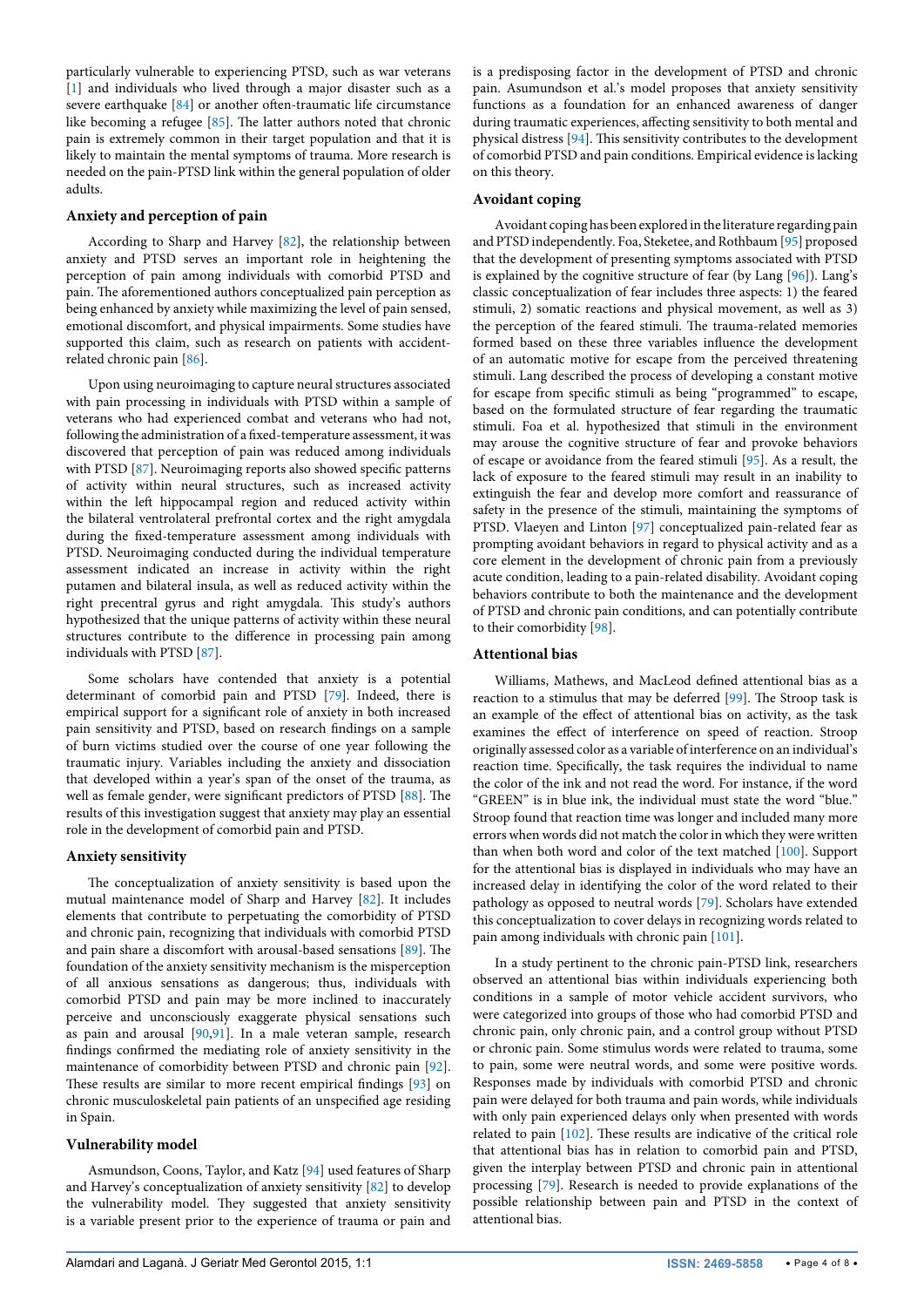<span id="page-4-0"></span>**Table 1:** Summary of Main Findings

| Topic                                                                       | <b>Research Population</b>                                                                              | Main Findings/Theory                                                                                                                                                                                           | Citation                                                |
|-----------------------------------------------------------------------------|---------------------------------------------------------------------------------------------------------|----------------------------------------------------------------------------------------------------------------------------------------------------------------------------------------------------------------|---------------------------------------------------------|
| A. Potential Explanations of<br>Comorbidity of Depression<br>and Pain       | 1. Individuals with comorbid chronic pain<br>and depression                                             | 1. a. The source of depression in individuals<br>with chronic pain is a predisposition to<br>depression that results from the stress of the<br>pain condition                                                  | 1. a and b. Banks and Kerns [35]                        |
|                                                                             |                                                                                                         | b. Responses of medical practitioners to<br>individuals' experience of chronic pain may be<br>perceived as dismissing and serve as a stressor<br>in the development of depression                              |                                                         |
|                                                                             | 2. Individuals with comorbid depression,<br>fibromyalgia, and neuropathic pain                          | 2. a. Brain abnormalities may lead to a<br>bidirectional relationship between chronic pain<br>and depression                                                                                                   | 2. a. Maletic and Riason [37]                           |
|                                                                             |                                                                                                         | b. Overstimulation of the HPA axis due to<br>exposure to stressor(s) over a continuous period                                                                                                                  | b1. Aguglia, Salvi, Maina, Rossetto,<br>Aguglia [60]    |
|                                                                             |                                                                                                         | of time may impair HPA axis and influence<br>cortisol levels, resulting in experience of pain<br>and disruption of mood                                                                                        | b2. Gracely, Ceko, Bushnell [61]                        |
|                                                                             | 3. a. Premenopausal women with chronic<br>pain and depression                                           | 3. An abundance of pro-inflammatory proteins<br>may be involved in the comorbidity of pain and<br>depression                                                                                                   | 3. a. Hartman et al. [63]                               |
|                                                                             | b. Older adults                                                                                         |                                                                                                                                                                                                                | b. Penninx et al. $[69]$                                |
|                                                                             | c. Individuals with fibromyalgia                                                                        |                                                                                                                                                                                                                | c. Gür, Karakoç, Nas, Denli, &<br>Saraç <sup>[72]</sup> |
| B. Potential Explanations of<br>Comorbidity of PTSD and                     | 1. Patients with accident-related chronic<br>pain                                                       | 1. Anxiety enhances the perception of pain                                                                                                                                                                     | 1. Geisser, Roth, Bachman, and Eckert<br>[86]           |
| Pain                                                                        | 2. Veterans with PTSD who had<br>experienced combat versus veterans who                                 | 2. Pain is processed differently among<br>individuals with PTSD                                                                                                                                                | 2. Gueze et al. [87]                                    |
|                                                                             | had not                                                                                                 | 3. Sensitivity to anxious or arousal-based                                                                                                                                                                     | 3. a. Van Loey, Maas, Faber, & Taal<br>[88]             |
|                                                                             | 3. a. Burn victims                                                                                      | stimuli can contribute to the development and<br>maintenance of comorbid PTSD and pain                                                                                                                         | b. Jakupcak et al. [92]                                 |
|                                                                             | b. Veterans                                                                                             | 4. Anxiety sensitivity for an enhanced                                                                                                                                                                         | c. López-Martínez, Ramírez-Maestre,                     |
|                                                                             | c. Chronic musculoskeletal pain patients                                                                | awareness of danger during trauma may<br>contribute to developing comorbid PTSD and                                                                                                                            | and Esteve [93]                                         |
|                                                                             | 4. No population tested                                                                                 | chronic pain conditions                                                                                                                                                                                        | 4. Asmundson, Coons, Taylor, & Katz<br>[94]             |
|                                                                             | 5. a. Individuals with PTSD symptomatology<br>b. Individuals with musculoskeletal pain                  | 5. a. The use of avoidant coping to deal with<br>fearful stimuli and consequent inability to                                                                                                                   | 5. a. Foa, Steketee, & Rothbaum [95]                    |
|                                                                             | c. Individuals with comorbid PTSD and                                                                   | extinguish the fear maintain symptoms of PTSD<br>b. Acute pain may develop into a chronic pain-<br>related disability as a result of pain-related                                                              | b. Vlaeyen and Linton [97]                              |
|                                                                             | chronic pain                                                                                            |                                                                                                                                                                                                                | c. Bosco, Gallinati, & Clark [98]                       |
|                                                                             | 6. a. Individuals with chronic pain                                                                     | fear and avoidant behaviors                                                                                                                                                                                    | 6. a. Pincus & Morley [101]                             |
|                                                                             | b. Motor vehicle accident survivors with<br>comorbid PTSD and chronic pain or with<br>only chronic pain | c. Avoidant coping behaviors can contribute<br>to the maintenance and development of<br>comorbid PTSD and pain                                                                                                 | b. Beck, Freeman, Shipherd,<br>Hamblen, & Lackner [102] |
|                                                                             |                                                                                                         | 6. a. Delayed recognition of words related to pain                                                                                                                                                             |                                                         |
|                                                                             |                                                                                                         | b. Delayed recognition of words related to<br>both pain and trauma among individuals with<br>PTSD and chronic pain; delayed recognition<br>of words related only to pain among those<br>with only chronic pain |                                                         |
| C. Potential Explanation of<br>Comorbidity of Depression,<br>PTSD, and Pain | 1. Older adults with widespread pain                                                                    | 1. Evidence on the significance of the<br>depression-PTSD-pain link                                                                                                                                            | 1. Häuser, Glaesmer, Schmutzer, &<br>Brähler [103]      |
|                                                                             | 2. a. and b. Male veterans                                                                              | 2. a. and b. Depression mediates the PTSD-<br>pain link                                                                                                                                                        | 2. a. Jakupcak et al. [92]                              |
|                                                                             | c. Individuals with chronic pain as a result<br>of an accident                                          | c. PTSD is directly related to depression;<br>depression is directly related to pain                                                                                                                           | b. Poundja, Fikretoglu, & Brunet<br>[104]               |
|                                                                             | 3. Women with depression and women with                                                                 | magnitude and indirectly to pain intensity via<br>its effect on disability                                                                                                                                     | c. Roth, Geisser, & Bates [105]                         |
|                                                                             | <b>PTSD</b>                                                                                             | 3. Depression, PTSD, and vulvodynia may share<br>patho-physiological patterns and risk factors                                                                                                                 | 3. Iglesias-Rios, Harlow, & Reed [106]                  |

# **A Potential Explanation of Comorbidity of Depression, PTSD, Pain and a Brief Review of Pertinent Research**

# **Depression and decreased behavioral activity**

The depression and decreased behavioral activity is a straightforward conceptualization that incorporates both PTSD and depression in relation to pain. As postulated by Sharp and Harvey [[82](#page-7-1)], it presupposes that both PTSD and chronic pain could be maintained by fatigue and lethargy and by the often-related reduction in activity levels. At the present time, few researchers have studied these three variables simultaneously, and even fewer have targeted older adults specifically. In this regard, a Web of Science database search using the terms "older adults pain depression PTSD" did

not return any relevant publication. However, the search "elderly pain depression PTSD" did yield one pertinent cross-sectional study sampled from the general German population aged 60 to 85, 19% of whom reported widespread pain [[103\]](#page-7-22). Compared to control participants, older adults living with widespread pain had a higher prevalence of potential depressive disorder and PTSD.

Briefly, regarding non-geriatric research, studies focused on the pain-depression-PTSD link include cross-sectional research in which it was found that PTSD impacts reports of physical discomfort by male veterans via underlying depressive symptomatology and anxiety sensitivity [\[92\]](#page-7-20). In another study on male veterans, researchers discovered that the pain-PTSD link was fully mediated by depression [[104\]](#page-7-23). Moreover, among individuals in chronic pain as a result of an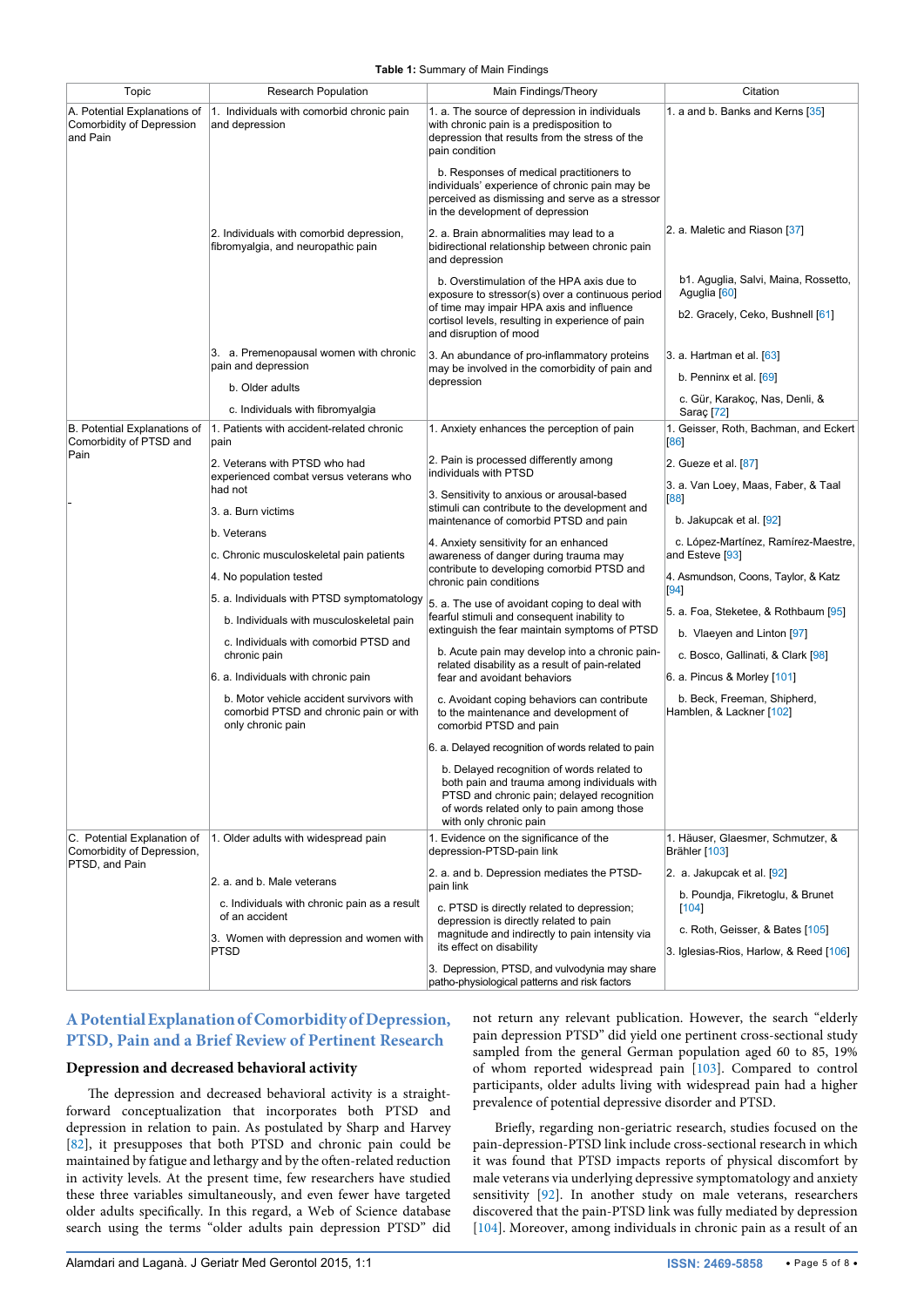accident, while PTSD was directly related to depression, depression was directly related to the magnitude of pain and indirectly related to pain intensity via its effect on disability [[105\]](#page-7-24). In baseline data on 250 Veterans Affairs primary care patients, depression and PTSD were independently and significantly related to higher pain reports, as well as to higher rates of disability and lower quality of life [\[1](#page-5-10)]. As to relevant studies targeting women in particular, 2015 research showed that depressed women and women who screened positive for PTSD had a higher prevalence of having the pain disorder vulvodynia, which is indicative of the fact that 1) those two disorders can contribute to the probability of experiencing vulvodynia, or 2) as the study's authors pointed out, depression, PTSD, and vulvodynia share patho-physiological as well as risk profiles [\[106](#page-7-25)]. [Table 1](#page-4-0) offers a concise summary of the review provided herein.

### **Conclusions**

There are numerous conceptualizations linking pain to depression or to PTSD, yet not enough explanations have been provided for the pain-depression-PTSD link. According to some of the aforementioned researchers, pain, depression, and PTSD are likely to share some common foundations in terms of physiological, neurological, and/or immunological mechanisms. Their interrelation is complex and needs to be further studied. As recommended by Outcalt and colleagues [[1\]](#page-5-10), clinicians should assess and treat both depression and PTSD in patients living with chronic pain. Interested researchers should adopt longitudinal designs, as most of the published information in this area is cross-sectional evidence and some of it is still merely speculative. The causality of the chronic pain-psychopathology link typically differs depending on each mental disorder and is often mediated by biological and psychosocial factors [[107\]](#page-7-26). Scholars should investigate this topic with samples of older adults, also due to the fact that some of those factors could be age-dependent.

As already mentioned, despite the importance of investigating older adults' physical pain and its comorbidity with depression and PTSD symptomatology, most of the studies in this area are specific to war veterans who have a PTSD diagnosis. For instance, in 2015 research, chronic face, head, and neck pain were significantly related to depression among war veterans living with PTSD [\[108](#page-7-27)]. It is critical to study these variables within war veteran populations, given that they are at high risk for chronic pain and related neurobehavioral problems [[109\]](#page-7-28). This is also the case for other vulnerable populations that are particularly at risk for PTSD such as traumatized refugees [\[85\]](#page-7-13). Nevertheless, it is important to examine pain, PTSD, and depression in community-dwelling older adults who have not undergone such extreme experiences yet must deal with pain, depression, and PTSD on a regular basis. Moreover, as noted by Gureje [\[107](#page-7-26)], because the evolution of the pain-psychopathology comorbidity seems to differ for men and women, geriatric research is needed on this topic. Gender-specific pain-psychopathology models should be developed and tested, to provide accurate and, if needed, differential assessment and treatment options for men and women and reduce possible gender disparities in this geriatric research area.

Furthermore, race/ethnicity-specific geriatric studies on pain and related psychopathology should be conducted, in view of research findings indicating racial/ethnic differences in experimental and clinical pain and function among older knee osteoarthritis patients [[110\]](#page-7-29). These results suggest possible racial/ethnic differences in the somatosensory system and in patho-physiological mechanisms. Indeed, compared to Caucasians, older racial/ethnic minority individuals are facing even higher health disparities than their younger counterpart in receiving needed medical care such as prostate cancer treatment [[111\]](#page-7-30). More efforts should be made to reduce race/ethnicity-related disparities in geriatric care. To this end, it is highly recommended that researchers pay particular attention to racial/ethnic diversity when gathering older adult samples for future research on the interplay of the variables discussed in the present article. This will allow scholars to begin filling cultural research gaps on the pain-depression-PTSD link while accounting for important yet under-studied potential risk factors for pain such

as the aforementioned perceived racial discrimination. In particular, it is critical to innovatively examine whether the results of existing empirical studies conducted primarily on Caucasian samples can be generalized to non-Caucasian older individuals. In turn, the findings of future studies may serve as foundations on which to base tailored pain assessment and management (including coverage of pain's psychiatric comorbidities) to be implemented in a culturally appropriate manner to reduce inequalities in health.

## **Acknowledgment**

This research was supported by a grant from the National Institute of General Medical Sciences, award number 5SC3GM094075, Luciana Laganá, Principal Investigator. The content of this article does not necessarily represent the official views of the National Institute of General Medical Sciences and is solely the responsibility of the authors.

#### **References**

- <span id="page-5-10"></span>1. [Outcalt SD, Kroenke K, Krebs EE, Chumbler NR, Wu J, et al. \(2015\) Chronic](http://www.ncbi.nlm.nih.gov/pubmed/25786741)  [pain and comorbid mental health conditions: independent associations of](http://www.ncbi.nlm.nih.gov/pubmed/25786741)  [posttraumatic stress disorder and depression with pain, disability, and quality](http://www.ncbi.nlm.nih.gov/pubmed/25786741)  [of life. J Behav Med 38: 535-543.](http://www.ncbi.nlm.nih.gov/pubmed/25786741)
- <span id="page-5-0"></span>2. [National Institute on Aging \(2007\) Why population aging matters: A global](file:///C:\Users\SRO 9\Downloads\WPAM.pdf)  [perspective.](file:///C:\Users\SRO 9\Downloads\WPAM.pdf)
- <span id="page-5-1"></span>3. [U.S. Census Bureau \(1995\) Sixty-five plus in the United States](https://www.census.gov/population/socdemo/statbriefs/agebrief.html).
- <span id="page-5-2"></span>4. [National Institute on Aging \(2011\) New disease patterns.](https://www.nia.nih.gov/research/publication/global-health-and-aging/new-disease-patterns)
- <span id="page-5-3"></span>5. Wills J (2011) Vital Notes for Nurses: Promoting Health. Hoboken, New Jersey: John Wiley & Sons.
- <span id="page-5-4"></span>6. [Penuel BK, Statler M, Hagen R \(2013\) Encyclopedia of Crisis Management.](https://books.google.co.in/books?id=iT11AwAAQBAJ&pg=PA664&lpg=PA664&dq=penuel+statler+Non-communicable+diseases&source=bl&ots=VwS4xaCgnC&sig=oVjNU85XwVrn2d-rkf_brv97QPo&hl=en&sa=X&ei=4t45VbugIdDUoASR5IHQDg&redir_esc=y#v=onepage&q=penuel statler Non-com)
- <span id="page-5-5"></span>7. [World Health Organization \(2013\) Mental health and older adults.](http://www.who.int/mediacentre/factsheets/fs381/en/)
- <span id="page-5-6"></span>8. [Piette JD, Heisler M, Krein S, Kerr EA \(2005\) The role of patient-physician](http://www.ncbi.nlm.nih.gov/pubmed/16087823)  [trust in moderating medication nonadherence due to cost pressures. Arch](http://www.ncbi.nlm.nih.gov/pubmed/16087823)  [Intern Med 165: 1749-1755.](http://www.ncbi.nlm.nih.gov/pubmed/16087823)
- <span id="page-5-7"></span>9. [Lee S, Tsang A, Huang YQ, Zhang MY, Liu ZR, et al. \(2007\) Arthritis and](http://www.ncbi.nlm.nih.gov/pubmed/17586332)  [physical-mental comorbidity in metropolitan China. J Psychosom Res 63: 1-7.](http://www.ncbi.nlm.nih.gov/pubmed/17586332)
- <span id="page-5-8"></span>10. [Hestbaek L, Leboeuf-Yde C, Kyvik KO \(2006\) Is comorbidity in adolescence a](http://www.ncbi.nlm.nih.gov/pubmed/16539740)  [predictor for adult low back pain? A prospective study of a young population.](http://www.ncbi.nlm.nih.gov/pubmed/16539740)  [BMC Musculoskelet Disord 7: 29.](http://www.ncbi.nlm.nih.gov/pubmed/16539740)
- <span id="page-5-9"></span>11. [Daar AS, Singer PA, Persad DL, Pramming SK, Matthews DR, et al. \(2007\)](http://www.ncbi.nlm.nih.gov/pubmed/18033288)  [Grand challenges in chronic non-communicable diseases. Nature 450: 494-](http://www.ncbi.nlm.nih.gov/pubmed/18033288) [496.](http://www.ncbi.nlm.nih.gov/pubmed/18033288)
- <span id="page-5-11"></span>12. [Badley EM, Tennant A \(1992\) Changing profile of joint disorders with age:](http://www.ncbi.nlm.nih.gov/pubmed/1533506)  [findings from a postal survey of the population of Calderdale, West Yorkshire,](http://www.ncbi.nlm.nih.gov/pubmed/1533506)  [United Kingdom. Ann Rheum Dis 51: 366-371.](http://www.ncbi.nlm.nih.gov/pubmed/1533506)
- <span id="page-5-12"></span>13. [Kaye AD, Baluch A, Scott JT \(2010\) Pain management in the elderly](http://www.ncbi.nlm.nih.gov/pubmed/21603375)  [population: a review. Ochsner J 10: 179-187.](http://www.ncbi.nlm.nih.gov/pubmed/21603375)
- <span id="page-5-13"></span>14. [Cavalieri TA \(2007\) Managing pain in geriatric patients. J Am Osteopath](http://jaoa.org/article.aspx?articleid=2093506)  [Assoc 107: 10-16.](http://jaoa.org/article.aspx?articleid=2093506)
- 15. [Ferrell BA, Ferrell BR, Osterweil D \(1990\) Pain in the nursing home. J Am](http://www.ncbi.nlm.nih.gov/pubmed/2109765)  [Geriatr Soc 38: 409-414.](http://www.ncbi.nlm.nih.gov/pubmed/2109765)
- <span id="page-5-14"></span>16. [Lapane KL, Quilliam BJ, Chow W, Kim MS \(2013\) Pharmacologic](http://www.ncbi.nlm.nih.gov/pubmed/22841409)  [management of non-cancer pain among nursing home residents. J Pain](http://www.ncbi.nlm.nih.gov/pubmed/22841409)  [Symptom Manage 45: 33-42.](http://www.ncbi.nlm.nih.gov/pubmed/22841409)
- <span id="page-5-15"></span>17. [Mann J, Shuster J, Moawad N \(2013\) Attributes and barriers to care of pelvic](http://www.ncbi.nlm.nih.gov/pubmed/23981982)  [pain in university women. J Minim Invasive Gynecol 20: 811-818.](http://www.ncbi.nlm.nih.gov/pubmed/23981982)
- <span id="page-5-16"></span>18. [Jiang X, Sandberg ME, Saevarsdottir S, Klareskog L, Alfredsson L, et al. \(2015\)](http://www.ncbi.nlm.nih.gov/pubmed/26546562)  [Higher education is associated with a better rheumatoid arthritis outcome](http://www.ncbi.nlm.nih.gov/pubmed/26546562)  [concerning for pain and function but not disease activity: results from the EIRA](http://www.ncbi.nlm.nih.gov/pubmed/26546562)  [cohort and Swedish rheumatology register. Arthritis Res Ther 17: 317](http://www.ncbi.nlm.nih.gov/pubmed/26546562).
- <span id="page-5-17"></span>19. [McIlvane JM \(2007\) Disentangling the effects of race and SES on arthritis](http://www.ncbi.nlm.nih.gov/pubmed/17882594)[related symptoms, coping, and well-being in African American and White](http://www.ncbi.nlm.nih.gov/pubmed/17882594)  [women. Aging Ment Health 11: 556-569.](http://www.ncbi.nlm.nih.gov/pubmed/17882594)
- <span id="page-5-18"></span>20. [Burgess DJ, Grill J, Noorbaloochi S, Griffin JM, Ricards J, et al. \(2009\) The](http://www.ncbi.nlm.nih.gov/pubmed/20021596)  [effect of perceived racial discrimination on bodily pain among older African](http://www.ncbi.nlm.nih.gov/pubmed/20021596)  [American men. Pain Med 10: 1341-1352.](http://www.ncbi.nlm.nih.gov/pubmed/20021596)
- <span id="page-5-19"></span>21. [U.S. Department of Health and Human Services \(2012\) Results from 2012](http://www.samhsa.gov/data/sites/default/files/2k12MH_Findings/2k12MH_Findings/NSDUHmhfr2012.htm)  [national survey on drug use and health: Mental health findings](http://www.samhsa.gov/data/sites/default/files/2k12MH_Findings/2k12MH_Findings/NSDUHmhfr2012.htm).
- <span id="page-5-20"></span>22. [Barry LC, Allore HG, Guo Z, Bruce ML, Gill TM \(2008\) Higher burden of](http://www.ncbi.nlm.nih.gov/pubmed/18250255)  [depression among older women: the effect of onset, persistence, and](http://www.ncbi.nlm.nih.gov/pubmed/18250255)  [mortality over time. Arch Gen Psychiatry 65: 172-178.](http://www.ncbi.nlm.nih.gov/pubmed/18250255)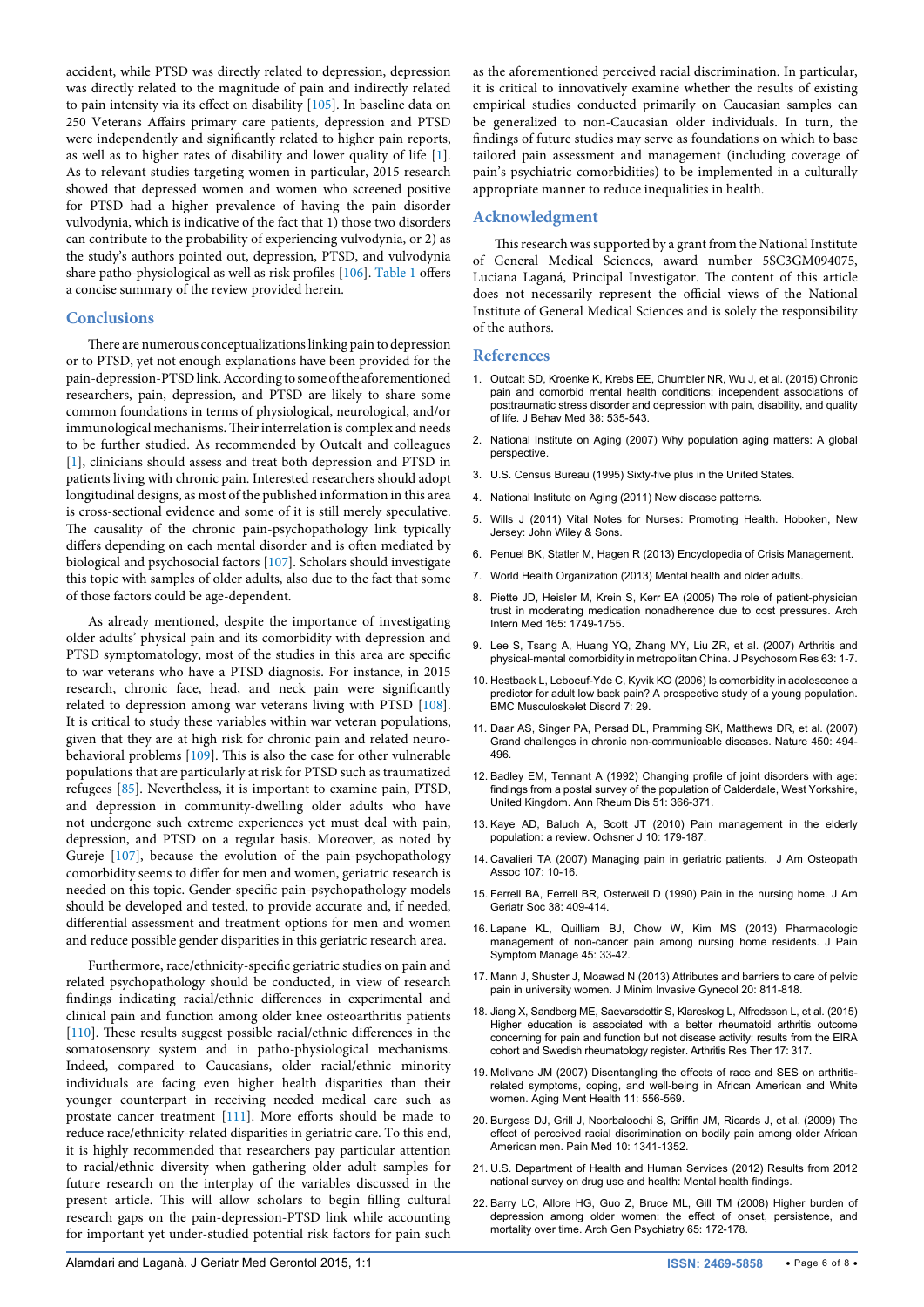- <span id="page-6-0"></span>23. [Blackburn-Munro G, Blackburn-Munro RE \(2001\) Chronic pain, chronic](http://www.ncbi.nlm.nih.gov/pubmed/11722697)  [stress and depression: coincidence or consequence? J Neuroendocrinol 13:](http://www.ncbi.nlm.nih.gov/pubmed/11722697)  [1009-1023.](http://www.ncbi.nlm.nih.gov/pubmed/11722697)
- <span id="page-6-1"></span>24. [Bair MJ, Wu J, Damush TM, Sutherland JM, Kroenke K \(2008\) Association of](http://www.ncbi.nlm.nih.gov/pubmed/18799425)  [depression and anxiety alone and in combination with chronic musculoskeletal](http://www.ncbi.nlm.nih.gov/pubmed/18799425)  [pain in primary care patients. Psychosom Med 70: 890-897.](http://www.ncbi.nlm.nih.gov/pubmed/18799425)
- <span id="page-6-2"></span>25. [Arnow BA, Hunkeler EM, Blasey CM, Lee J, Constantino MJ, et al. \(2006\)](http://www.ncbi.nlm.nih.gov/pubmed/16554392)  [Comorbid depression, chronic pain, and disability in primary care. Psychosom](http://www.ncbi.nlm.nih.gov/pubmed/16554392)  [Med 68: 262-268.](http://www.ncbi.nlm.nih.gov/pubmed/16554392)
- <span id="page-6-3"></span>26. [Morley S, Williams AC, Black S \(2002\) A confirmatory factor analysis of the](http://www.ncbi.nlm.nih.gov/pubmed/12237207)  [Beck Depression Inventory in chronic pain. Pain 99: 289-298.](http://www.ncbi.nlm.nih.gov/pubmed/12237207)
- <span id="page-6-4"></span>27. Merskey H (1994) Classification of Chronic Pain: Descriptions of Chronic Pain Syndromes and Definitions of Pain Terms. (2<sup>nd</sup> edn), IASP Press.
- <span id="page-6-5"></span>28. [Ruoff GE \(1996\) Depression in the patient with chronic pain. J Fam Pract](http://www.ncbi.nlm.nih.gov/pubmed/8969710)  [43: S25-33.](http://www.ncbi.nlm.nih.gov/pubmed/8969710)
- <span id="page-6-6"></span>29. [Dworkin RH, Gitlin MJ \(1991\) Clinical aspects of depression in chronic pain](http://www.ncbi.nlm.nih.gov/pubmed/1809423)  [patients. Clin J Pain 7: 79-94.](http://www.ncbi.nlm.nih.gov/pubmed/1809423)
- <span id="page-6-7"></span>30. [Geerlings SW, Twisk JW, Beekman AT, Deeg DJ, van Tilburg W \(2002\)](http://www.ncbi.nlm.nih.gov/pubmed/11926200)  Longitudinal relationship between pain and depression in older adults: sex, [age and physical disability. Soc Psychiatry Psychiatr Epidemiol 37: 23-30.](http://www.ncbi.nlm.nih.gov/pubmed/11926200)
- <span id="page-6-8"></span>31. [Kiefer MM, Chong C \(2014\) Pocket Primary Care.Philadelphia, Wolters](https://books.google.co.in/books?id=ktaCAwAAQBAJ&printsec=frontcover&source=gbs_ge_summary_r&cad=0#v=onepage&q&f=false)  [Kluwer/Lippincott Williams & Wilkins Health.](https://books.google.co.in/books?id=ktaCAwAAQBAJ&printsec=frontcover&source=gbs_ge_summary_r&cad=0#v=onepage&q&f=false)
- <span id="page-6-9"></span>32. [Staud R, Rodriguez ME \(2006\) Mechanisms of disease: pain in fibromyalgia](http://www.ncbi.nlm.nih.gov/pubmed/16932662)  [syndrome. Nat Clin Pract Rheumatol 2: 90-98.](http://www.ncbi.nlm.nih.gov/pubmed/16932662)
- <span id="page-6-10"></span>33. [Bair MJ, Robinson RL, Katon W, Kroenke K \(2003\) Depression and pain](http://www.ncbi.nlm.nih.gov/pubmed/14609780)  [comorbidity: a literature review. Arch Intern Med 163: 2433-2445.](http://www.ncbi.nlm.nih.gov/pubmed/14609780)
- <span id="page-6-11"></span>34. [Brooks A, Kominek C, Pham TC, Fudin J \(2016\) Exploring the Use of Chronic](http://www.ncbi.nlm.nih.gov/pubmed/26614721)  [Opioid Therapy for Chronic Pain: When, How, and for Whom? Med Clin North](http://www.ncbi.nlm.nih.gov/pubmed/26614721)  [Am 100: 81-102.](http://www.ncbi.nlm.nih.gov/pubmed/26614721)
- <span id="page-6-12"></span>35. [Banks SM, Kerns RD \(1996\) Explaining high rates of depression in chronic](http://psycnet.apa.org/index.cfm?fa=buy.optionToBuy&id=1996-01401-007)  [pain: A diathesis-stress framework. Psychol Bull 119: 95-110.](http://psycnet.apa.org/index.cfm?fa=buy.optionToBuy&id=1996-01401-007)
- <span id="page-6-13"></span>36. [Richards SC, O'Hara MW \(2014\) The Oxford Handbook of Depression and](https://books.google.co.in/books?id=9jpsAwAAQBAJ&pg=PA322&lpg=PA322&dq=pain+depression+consequence+hypothesis&source=bl&ots=OzKnjORhYk&sig=85aXU-oSdfRdWoqRB87y5bEppnc&hl=en&sa=X&ei=_OP8VLSyGYipogTI-ICYCQ&redir_esc=y#v=onepage&q=pain depression conseque)  [Comorbidity](https://books.google.co.in/books?id=9jpsAwAAQBAJ&pg=PA322&lpg=PA322&dq=pain+depression+consequence+hypothesis&source=bl&ots=OzKnjORhYk&sig=85aXU-oSdfRdWoqRB87y5bEppnc&hl=en&sa=X&ei=_OP8VLSyGYipogTI-ICYCQ&redir_esc=y#v=onepage&q=pain depression conseque).
- <span id="page-6-14"></span>37. [Maletic V, Raison CL \(2009\) Neurobiology of depression, fibromyalgia and](http://www.ncbi.nlm.nih.gov/pubmed/19482616)  [neuropathic pain. Front Biosci \(Landmark Ed\) 14: 5291-5338.](http://www.ncbi.nlm.nih.gov/pubmed/19482616)
- <span id="page-6-15"></span>38. [Neugebauer V, Li W, Bird GC, Han JS \(2004\) The amygdala and persistent](http://www.ncbi.nlm.nih.gov/pubmed/15155061)  [pain. Neuroscientist 10: 221-234.](http://www.ncbi.nlm.nih.gov/pubmed/15155061)
- <span id="page-6-16"></span>39. [Rainville P, Bao QV, Chrétien P \(2005\) Pain-related emotions modulate](http://www.ncbi.nlm.nih.gov/pubmed/16289802)  [experimental pain perception and autonomic responses. Pain 118: 306-318.](http://www.ncbi.nlm.nih.gov/pubmed/16289802)
- <span id="page-6-17"></span>40. [Apkarian AV, Sosa Y, Sonty S, Levy RM, Harden RN, et al. \(2004\) Chronic](http://www.ncbi.nlm.nih.gov/pubmed/15548656)  [back pain is associated with decreased prefrontal and thalamic gray matter](http://www.ncbi.nlm.nih.gov/pubmed/15548656)  [density. J Neurosci 24: 10410-10415.](http://www.ncbi.nlm.nih.gov/pubmed/15548656)
- 41. [Fitzgerald PB, Laird AR, Maller J, Daskalakis ZJ \(2008\) A meta-analytic study](http://www.ncbi.nlm.nih.gov/pubmed/17598168)  [of changes in brain activation in depression. Hum Brain Mapp 29: 683-695.](http://www.ncbi.nlm.nih.gov/pubmed/17598168)
- 42. [Frodl TS, Koutsouleris N, Bottlender R, Born C, Jäger M, et al. \(2008\)](http://www.ncbi.nlm.nih.gov/pubmed/18838632)  [Depression-related variation in brain morphology over 3 years: effects of](http://www.ncbi.nlm.nih.gov/pubmed/18838632)  [stress? Arch Gen Psychiatry 65: 1156-1165.](http://www.ncbi.nlm.nih.gov/pubmed/18838632)
- <span id="page-6-18"></span>43. [Wiech K, Ploner M, Tracey I \(2008\) Neurocognitive aspects of pain perception.](http://www.ncbi.nlm.nih.gov/pubmed/18606561)  [Trends Cogn Sci 12: 306-313.](http://www.ncbi.nlm.nih.gov/pubmed/18606561)
- <span id="page-6-33"></span>44. [Borsook D, Becerra L, Carlezon WA Jr, Shaw M, Renshaw P, et al. \(2007\)](http://www.ncbi.nlm.nih.gov/pubmed/16495096)  [Reward-aversion circuitry in analgesia and pain: implications for psychiatric](http://www.ncbi.nlm.nih.gov/pubmed/16495096)  [disorders. Eur J Pain 11: 7-20.](http://www.ncbi.nlm.nih.gov/pubmed/16495096)
- <span id="page-6-37"></span>45. [Drevets WC, Price JL, Furey ML \(2008\) Brain structural and functional](http://www.ncbi.nlm.nih.gov/pubmed/18704495)  [abnormalities in mood disorders: implications for neurocircuitry models of](http://www.ncbi.nlm.nih.gov/pubmed/18704495)  [depression. Brain Struct Funct 213: 93-118.](http://www.ncbi.nlm.nih.gov/pubmed/18704495)
- <span id="page-6-34"></span>46. [Goto Y, Grace AA \(2005\) Dopaminergic modulation of limbic and cortical drive of](http://www.ncbi.nlm.nih.gov/pubmed/15908948)  [nucleus accumbens in goal-directed behavior. Nat Neurosci 8: 805-812.](http://www.ncbi.nlm.nih.gov/pubmed/15908948)
- <span id="page-6-35"></span>47. [Epstein J, Pan H, Kocsis JH, Yang Y, Butler T, et al. \(2006\) Lack of ventral](http://www.ncbi.nlm.nih.gov/pubmed/17012690)  [striatal response to positive stimuli in depressed versus normal subjects. Am](http://www.ncbi.nlm.nih.gov/pubmed/17012690)  [J Psychiatry 163: 1784-1790.](http://www.ncbi.nlm.nih.gov/pubmed/17012690)
- <span id="page-6-36"></span>48. [Wood PB, Schweinhardt P, Jaeger E, Dagher A, Hakyemez H, et al. \(2007\)](http://www.ncbi.nlm.nih.gov/pubmed/17610577)  [Fibromyalgia patients show an abnormal dopamine response to pain. Eur J](http://www.ncbi.nlm.nih.gov/pubmed/17610577)  [Neurosci 25: 3576-3582.](http://www.ncbi.nlm.nih.gov/pubmed/17610577)
- <span id="page-6-38"></span>49. [McClung CA, Nestler EJ \(2008\) Neuroplasticity mediated by altered gene](http://www.ncbi.nlm.nih.gov/pubmed/17728700)  expression. Neuropsychopharmacology 33: 3-17
- <span id="page-6-39"></span>50. [Bär KJ, Brehm S, Boettger MK, Boettger S, Wagner G, et al. \(2005\) Pain](http://www.ncbi.nlm.nih.gov/pubmed/16061323)  [perception in major depression depends on pain modality. Pain 117: 97-103.](http://www.ncbi.nlm.nih.gov/pubmed/16061323)
- <span id="page-6-40"></span>51. [Graff-Guerrero A, Pellicer F, Mendoza-Espinosa Y, Martínez-Medina P,](http://www.ncbi.nlm.nih.gov/pubmed/17904643)  [Romero-Romo J, et al. \(2008\) Cerebral blood flow changes associated with](http://www.ncbi.nlm.nih.gov/pubmed/17904643)  [experimental pain stimulation in patients with major depression. J Affect](http://www.ncbi.nlm.nih.gov/pubmed/17904643)  [Disord 107: 161-168.](http://www.ncbi.nlm.nih.gov/pubmed/17904643)
- <span id="page-6-41"></span>52. [Clauw DJ, Chrousos GP \(1997\) Chronic pain and fatigue syndromes:](http://www.ncbi.nlm.nih.gov/pubmed/9500148)  [overlapping clinical and neuroendocrine features and potential pathogenic](http://www.ncbi.nlm.nih.gov/pubmed/9500148)  [mechanisms. Neuroimmunomodulation 4: 134-153.](http://www.ncbi.nlm.nih.gov/pubmed/9500148)
- 53. [Crofford LJ, Young EA, Engleberg NC, Korszun A, Brucksch CB, et al. \(2004\)](http://www.ncbi.nlm.nih.gov/pubmed/15157948)  [Basal circadian and pulsatile ACTH and cortisol secretion in patients with](http://www.ncbi.nlm.nih.gov/pubmed/15157948)  [fibromyalgia and/or chronic fatigue syndrome. Brain Behav Immun 18: 314-325.](http://www.ncbi.nlm.nih.gov/pubmed/15157948)
- 54. [Dinan TG \(2001\) The hypothalamic-pituitary-adrenal axis in antidepressant](https://books.google.co.in/books?id=NYIECAAAQBAJ&pg=PR4&lpg=PR4&dq=Antidepressants.+Basel:+Birkh%C3%A4user&source=bl&ots=y9XVDZBGW7&sig=_ZEf7K8Jt-CRo4QKSFXJqSqIik8&hl=en&sa=X&ved=0ahUKEwjb28H137XKAhUKCI4KHXjCD4QQ6AEIKjAB#v=onepage&q=Antidepressants. Base)  [action. In: Leonard BE, Antidepresssants. Basel: Birkhäuser, 83-94.](https://books.google.co.in/books?id=NYIECAAAQBAJ&pg=PR4&lpg=PR4&dq=Antidepressants.+Basel:+Birkh%C3%A4user&source=bl&ots=y9XVDZBGW7&sig=_ZEf7K8Jt-CRo4QKSFXJqSqIik8&hl=en&sa=X&ved=0ahUKEwjb28H137XKAhUKCI4KHXjCD4QQ6AEIKjAB#v=onepage&q=Antidepressants. Base)
- <span id="page-6-42"></span>55. [Korszun A \(2002\) Facial pain, depression and stress - connections and](http://www.ncbi.nlm.nih.gov/pubmed/12406308)  [directions. J Oral Pathol Med 31: 615-619.](http://www.ncbi.nlm.nih.gov/pubmed/12406308)
- <span id="page-6-43"></span>56. [Tsigos C, Chrousos GP \(2002\) Hypothalamic-pituitary-adrenal axis,](http://www.ncbi.nlm.nih.gov/pubmed/12377295)  [neuroendocrine factors and stress. J Psychosom Res 53: 865-871.](http://www.ncbi.nlm.nih.gov/pubmed/12377295)
- <span id="page-6-44"></span>57. [Coplan JD, Andrews MW, Rosenblum LA, Owens MJ, Friedman S, et](http://www.ncbi.nlm.nih.gov/pubmed/8643680)  [al. \(1996\) Persistent elevations of cerebrospinal fluid concentrations of](http://www.ncbi.nlm.nih.gov/pubmed/8643680)  [corticotropin-releasing factor in adult nonhuman primates exposed to early](http://www.ncbi.nlm.nih.gov/pubmed/8643680)[life stressors: implications for the pathophysiology of mood and anxiety](http://www.ncbi.nlm.nih.gov/pubmed/8643680)  [disorders. Proc Natl Acad Sci U S A 93: 1619-1623.](http://www.ncbi.nlm.nih.gov/pubmed/8643680)
- <span id="page-6-45"></span>58. Contrada R, Baum A (2010) The Handbook of Stress Science: Biology, Psychology, and Health,Springer Publishing Company,704.
- <span id="page-6-46"></span>59. Talbott SM, Kraemer WJ (2007) The Cortisol Connection, Hunter House, 324.
- <span id="page-6-47"></span>60. [Aguglia A, Salvi V, Maina G, Rossetto I, Aguglia E \(2011\) Fibromyalgia](http://www.ncbi.nlm.nih.gov/pubmed/20674985)  syndrome and depressive symptoms: comorbidity and clinical correlates. J [Affect Disord 128: 262-266.](http://www.ncbi.nlm.nih.gov/pubmed/20674985)
- <span id="page-6-48"></span>61. [Gracely RH, Ceko M, Bushnell MC \(2012\) Fibromyalgia and depression. Pain](http://www.ncbi.nlm.nih.gov/pubmed/22191023)  [Res Treat 2012: 486590.](http://www.ncbi.nlm.nih.gov/pubmed/22191023)
- <span id="page-6-49"></span>62. [Blackburn-Munro G \(2004\) Pain-like behaviours in animals - how human are](http://www.ncbi.nlm.nih.gov/pubmed/15165744)  [they? Trends Pharmacol Sci 25: 299-305.](http://www.ncbi.nlm.nih.gov/pubmed/15165744)
- <span id="page-6-50"></span>63. [Hartman JM, Berger A, Baker K, Bolle J, Handel D, et al. \(2006\) Quality of](http://www.ncbi.nlm.nih.gov/pubmed/16420706)  [life and pain in premenopausal women with major depressive disorder: the](http://www.ncbi.nlm.nih.gov/pubmed/16420706)  [POWER Study. Health Qual Life Outcomes 4: 2.](http://www.ncbi.nlm.nih.gov/pubmed/16420706)
- <span id="page-6-51"></span>64. [National Institute of Neurological Disorders and Stroke \(2010\) Pain: hope](http://www.ninds.nih.gov/disorders/chronic_pain/detail_chronic_pain.htm#140523084)  [through research.](http://www.ninds.nih.gov/disorders/chronic_pain/detail_chronic_pain.htm#140523084)
- <span id="page-6-52"></span>65. [Dinarello CA \(2000\) Proinflammatory cytokines.Chest 118: 503-508.](http://www.ncbi.nlm.nih.gov/pubmed/10936147)
- <span id="page-6-19"></span>66. [Strouse TB \(2007\) The relationship between cytokines and pain/depression:](http://www.ncbi.nlm.nih.gov/pubmed/17367587)  [a review and current status. Curr Pain Headache Rep 11: 98-103.](http://www.ncbi.nlm.nih.gov/pubmed/17367587)
- 67. [Leonard BE \(2001\) The immune system, depression and the action of](http://www.ncbi.nlm.nih.gov/pubmed/11383977)  [antidepressants. Prog Neuropsychopharmacol Biol Psychiatry 25: 767-780.](http://www.ncbi.nlm.nih.gov/pubmed/11383977)
- <span id="page-6-20"></span>68. [Ramamoorthy S, Ramamoorthy JD, Prasad PD, Bhat GK, Mahesh VB, et al.](http://www.ncbi.nlm.nih.gov/pubmed/7488148)  [\(1995\) Regulation of the human serotonin transporter by interleukin-1 beta.](http://www.ncbi.nlm.nih.gov/pubmed/7488148)  [Biochem Biophys Res Commun 216: 560-567.](http://www.ncbi.nlm.nih.gov/pubmed/7488148)
- <span id="page-6-21"></span>69. [Penninx BW, Kritchevsky SB, Yaffe K, Newman AB, Simonsick EM, et al. \(2003\)](http://www.ncbi.nlm.nih.gov/pubmed/12946885)  [Inflammatory markers and depressed mood in older persons: results from the](http://www.ncbi.nlm.nih.gov/pubmed/12946885)  [Health, Aging and Body Composition study. Biol Psychiatry 54: 566-572.](http://www.ncbi.nlm.nih.gov/pubmed/12946885)
- <span id="page-6-22"></span>70. National Center for Biotechnology Information (2001) Neuroglial Cells.
- <span id="page-6-23"></span>71. [Watkins LR, Maier SF \(2005\) Immune regulation of central nervous system](http://www.ncbi.nlm.nih.gov/pubmed/15656873)  functions: from sickness responses to pathological pain. J Intern Med 257: [139-155.](http://www.ncbi.nlm.nih.gov/pubmed/15656873)
- <span id="page-6-24"></span>72. [Gür A, Karakoç M, Nas K, Remzi, Cevik, et al. \(2002\) Cytokines and](http://www.ncbi.nlm.nih.gov/pubmed/11838856)  [depression in cases with fibromyalgia. J Rheumatol 29: 358-361.](http://www.ncbi.nlm.nih.gov/pubmed/11838856)
- <span id="page-6-25"></span>73. [Acierno R, Lawyer SR, Rheingold A, Kilpatrick DG, Resnick HS, et al. \(2007\)](http://www.ncbi.nlm.nih.gov/pubmed/17202579)  [Current psychopathology in previously assaulted older adults. J Interpers](http://www.ncbi.nlm.nih.gov/pubmed/17202579)  [Violence 22: 250-258.](http://www.ncbi.nlm.nih.gov/pubmed/17202579)
- <span id="page-6-26"></span>74. [van Zelst WH, de Beurs E, Beekman AT, Deeg DJ, van Dyck R \(2003\)](http://www.ncbi.nlm.nih.gov/pubmed/14526136)  [Prevalence and risk factors of posttraumatic stress disorder in older adults.](http://www.ncbi.nlm.nih.gov/pubmed/14526136)  [Psychother Psychosom 72: 333-342.](http://www.ncbi.nlm.nih.gov/pubmed/14526136)
- <span id="page-6-27"></span>75. [Breslau N, Kessler RC \(2001\) The stressor criterion in DSM-IV posttraumatic](http://www.ncbi.nlm.nih.gov/pubmed/11704077)  [stress disorder: an empirical investigation. Biol Psychiatry 50: 699-704.](http://www.ncbi.nlm.nih.gov/pubmed/11704077)
- <span id="page-6-28"></span>76. [Kessler RC, Sonnega A, Bromet E, Hughes M, Nelson CB \(1995\)](http://www.ncbi.nlm.nih.gov/pubmed/7492257)  [Posttraumatic stress disorder in the National Comorbidity Survey. Arch Gen](http://www.ncbi.nlm.nih.gov/pubmed/7492257)  [Psychiatry 52: 1048-1060.](http://www.ncbi.nlm.nih.gov/pubmed/7492257)
- <span id="page-6-29"></span>77. [Perkonigg A, Kessler RC, Storz S, Wittchen H -U \(2000\) Traumatic events](http://www.ncbi.nlm.nih.gov/pubmed/10674950)  [and post-traumatic stress disorder in the community: prevalence, risk factors](http://www.ncbi.nlm.nih.gov/pubmed/10674950)  [and comorbidity. Acta Psychiatr Scand 101: 46-59.](http://www.ncbi.nlm.nih.gov/pubmed/10674950)
- <span id="page-6-30"></span>78. Tolin DF, Foa EB (2002) Gender and PTSD: A cognitive model. In: R Kimerling, P Ouimette, J Wolfe, Gender and PTSD, 76-97, New York,The Guilford Press.
- <span id="page-6-31"></span>79. [Beck JG, Clapp JD \(2011\) A different kind of co-morbidity: Understanding](http://www.ncbi.nlm.nih.gov/pubmed/21765966)  [posttraumatic stress disorder and chronic pain. Psychol Trauma 3: 101-108.](http://www.ncbi.nlm.nih.gov/pubmed/21765966)
- <span id="page-6-32"></span>80. [Von Korff M, Crane P, Lane M, Miglioretti DL, Simon G, et al. \(2005\) Chronic](http://www.ncbi.nlm.nih.gov/pubmed/15661441)  [spinal pain and physical-mental comorbidity in the United States: results from](http://www.ncbi.nlm.nih.gov/pubmed/15661441)  [the national comorbidity survey replication. Pain 113: 331-339.](http://www.ncbi.nlm.nih.gov/pubmed/15661441)